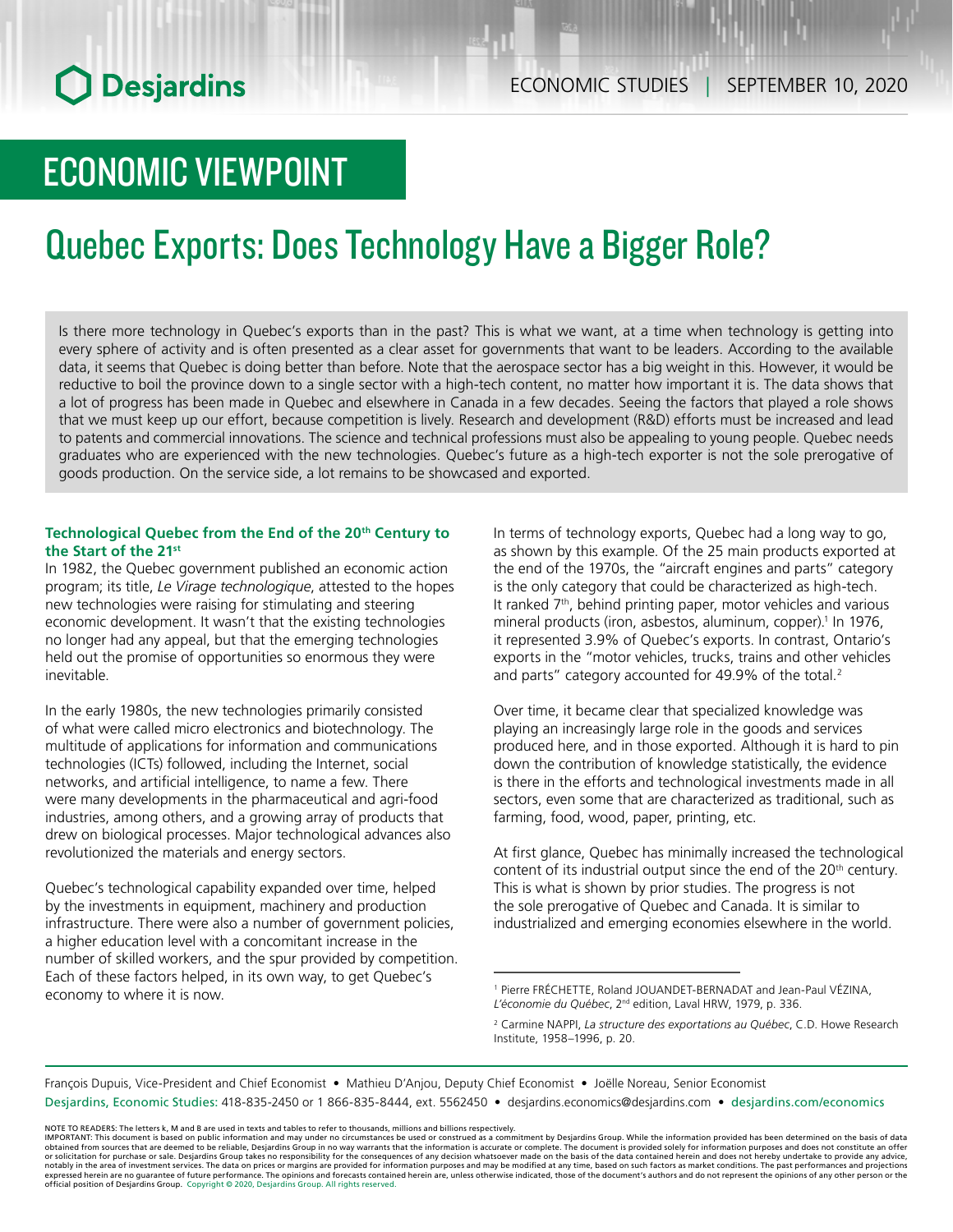# **O** Desjardins

What remains to be seen is how much the technology content of its exports has increased, which we will cover in the next few sections.

#### **Some Methodological Considerations**

How do we measure technology intensity? Do we need to look at how much technology is used? Does the key lie in analyzing the technological sophistication of products and services, or of production and research equipment? Do we have to try to calculate the R&D effort or assess the higher education of staff? This information does not specifically exist for each sector of the economy. Moreover, the way some of the data is recorded has changed, making it difficult or even impossible to compare over time.

Little work has been done on this area. The Organisation for Economic Co-operation and Development (OECD) has looked at the matter. It took into account R&D efforts in 12 countries, solely in the manufacturing sector. The technology content of economic activities is a relatively new area for research and analysis, which is why the topic does not yet seem to have been the focus of extensive methodological development. In fact, the only work that seems to garner some consensus is the work done by the OECD Secretariat at the end of the 1990s.

The OECD Secretariat's approach involves classifying manufacturing industries according to the magnitude of resources they dedicate to R&D. The exercise was done for 12 OECD member nations, including Canada, resulting in four categories of industries, ranging from high to low technology intensity (box 1). The classification represents the average situation for the 12 countries analyzed. Of course, a different industry classification could be obtained for individual countries, and for countries not analyzed.<sup>3</sup> The advantage is that the OECD's classification is used by various bodies, making it easier to compare countries. The OECD's approach and classification underlie the tables published by the World Bank and, in Quebec, the Institut de la statistique du Québec (ISQ) and Ministère de l'Économie et de l'Innovation (MEI).

We quickly realized that it was hard to isolate each country's contribution, because of value chains, in particular. Moreover, the value of exports is an imperfect reflection of a country's technological capacity, given that its exports of tech goods may result from assembling components that are produced in another country with a process and technology that are also designed abroad.4 This is true for the large majority of or even all exporting countries, given that globalization has resulted in production now

### **BOX 1**

#### **Classification of Manufacturing Industries Based on R&D Intensities**

- $\blacktriangleright$  High
	- Aircraft and spacecraft
	- Pharmaceuticals
	- Office, accounting and computing machinery
	- Radio, TV and communications equipment
	- Medical, precision and optical instruments
- $\blacktriangleright$  Medium-high
	- Electrical machinery and apparatus, n.e.c.
	- Motor vehicles, trailers and semi-trailers
	- Chemicals excluding pharmaceuticals
	- Railroad equipment and transport equipment, n.e.c.
	- Machinery and equipment, n.e.c.
- $\blacktriangleright$  Medium-low
	- Building and repairing of ships and boats
	- Rubber and plastics products
	- Coke, refined petroleum products and nuclear fuel
	- Other non-metallic mineral products
	- Basic metals and fabricated metal products
- $\blacktriangleright$  Low
	- Manufacturing, n.e.c.; recycling
	- Wood, pulp, paper, paper products, printing and publishing
	- Food products, beverages and tobacco
	- Textiles, textile products, leather and footwear

Sources: *ISIC REV. 3 Technology Intensity Devinition*, OECD, 2011

being handled through value-added chains that involve goods and services suppliers located in several different countries. The numbers published by the World Bank clearly show that the gross value of exports is not very useful in reaching firm

<sup>3</sup> Karine ST-PIERRE, *[Classification par niveau technologique du secteur](https://www.stat.gouv.qc.ca/statistiques/economie/commerce-exterieur/classification-niveau-technologique.pdf)  [manufacturier](https://www.stat.gouv.qc.ca/statistiques/economie/commerce-exterieur/classification-niveau-technologique.pdf)*, Institut de la statistique du Québec, February 2002, 44 p.

<sup>4</sup> *[The Evolution of Global Value Chains and Their Economic Implications](https://www.desjardins.com/ressources/pdf/pv190514-e.pdf)*, Desjardins, Economic Studies, *Economic Viewpoint*, May 14, 2019, 4 p.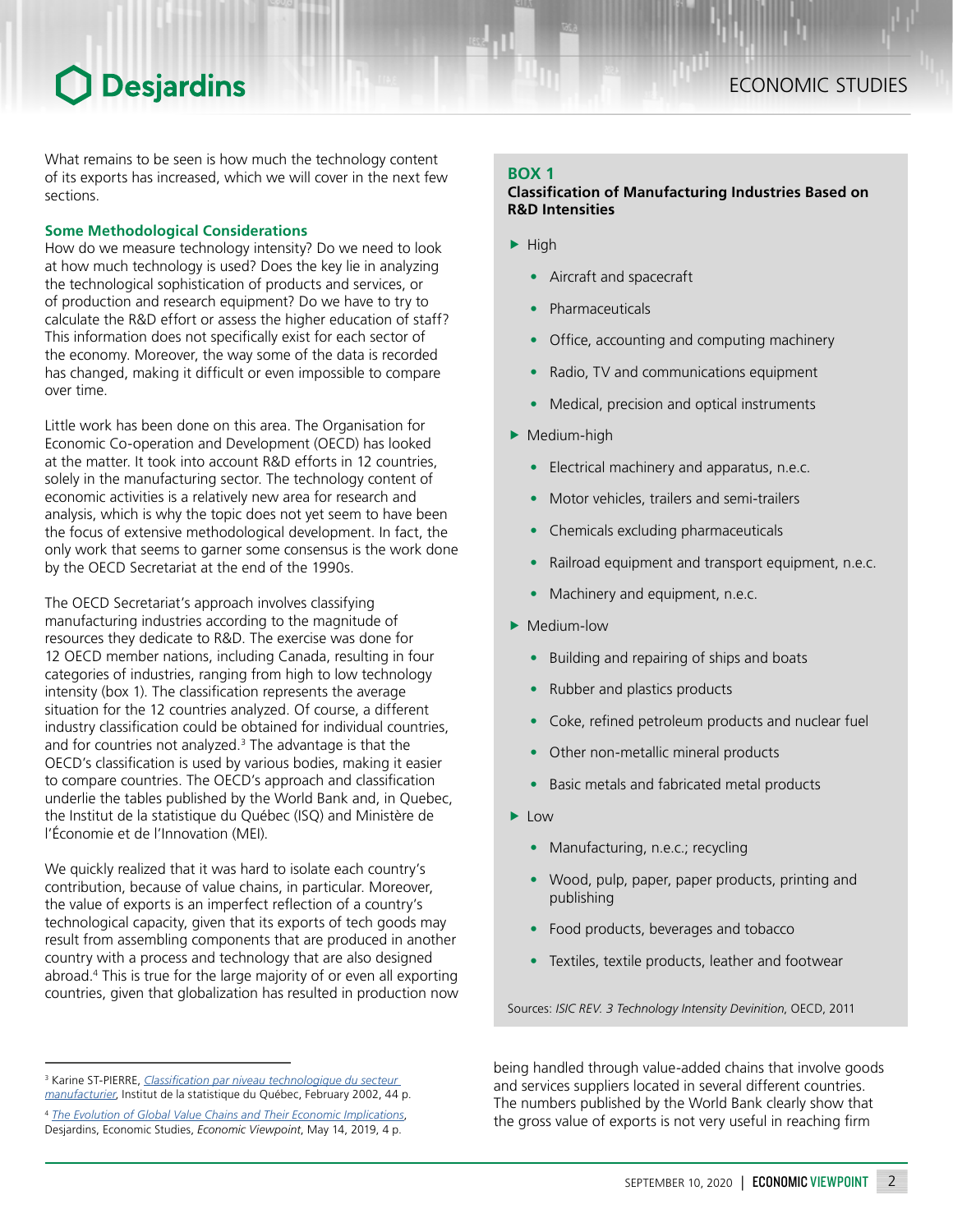# Desjardins

conclusions about a country's real technological capacity. The data allows us to compare the performances of many countries by means of an indicator: the ratio of high-tech goods exports to all exports of manufactured goods. Table 1 presents the indicator's values for Canada and a few other countries in 2017. The much stronger performance of some countries, like Singapore and Vietnam, suggests that their high-tech exports are largely based on the assembly of imported components.

The highly variable results by country shown in table 1 suggest that an indicator that is based on value added rather than on the gross value of exports could yield different results, while better reflecting those national economies' true technological capacity. Unfortunately, publication of data on exports' value added is relatively recent in Canada and other countries. For Canada, moreover, the data is only published for 2007 to 2015; provincially, the data does not provide a breakdown by industry.

In light of these observations, the data on the value of gross exports has been retained for this analysis. As we saw earlier, the value of technology exports is an observation whose scope is limited. That is why we opted to expand on it by looking at it with two other parameters: total exports and real GDP. Technology exports will thus be compared based on total goods exports (excluding services) and in relation to the total value of the economy's output.

## TABLE 1

#### *Ratio of high-tech exports to exports of manufactured goods*

|                      | 2017 |
|----------------------|------|
| IN %                 |      |
| World                | 16   |
| OECD countries       | 14   |
| Singapore            | 49   |
| Hong Kong            | 30   |
| Vietnam              | 29   |
| France               | 24   |
| China                | 24   |
| <b>United States</b> | 14   |
| Germany              | 14   |
| Japan                | 14   |
| Canada               | 13   |
| Sweden               | 13   |
| Belgium              | 9    |
| India                | 7    |
|                      |      |

Source: World Bank

These are the results that will be produced for Quebec and the rest of Canada between the end of the 20<sup>th</sup> century and 2019. A few dates will act as reference points. 1988 will act as the anchor; it is prior to the 2000s and thus the accelerated deployment of new technologies. 2004 has been selected as the high point of the surge in globalization, and 2019 is the latest year. Box 2 contains more detailed explanations.

#### **BOX 2 Benchmark Years**

- $\blacktriangleright$  1988
	- This year is the reference point because it precedes the rapid development of the new information and communications technology, and the fall of the Berlin Wall, and thus the rapid increase in global trade that ensued. Aerospace was well entrenched in Quebec with Bombardier, United Technologies (now Pratt & Whitney), CAE, Héroux Devtek and Bell Helicopter. Montreal was the main Canadian centre for biopharmaceutical production and could count on new shoots like Biochem; the sector also had a presence in Toronto. Ontario benefited from the presence of several electronics and communications companies, including Northern Telecom (which became Nortel in 1999).
- $\blacktriangleright$  2004
	- This year represents the approximate peak of the surge in globalization around the turn of the millennium, after the BRIC<sup>5</sup> emerged, including China, which joined the World Trade Organization (WTO) in 2000, and before the 2008 financial crisis and resulting slowdown in growth in many countries. The loonie had just started to rise against the U.S. dollar, a rise that lasted until 2012 and caused major problems for Canadian manufacturers and exporters.
- $\blacktriangleright$  2019
	- This is the latest year for which data is available. It makes it possible to track the changes that have occurred over the last 15 years in Quebec and the other provinces, and over the last three decades for Canada.

<sup>5</sup> Brazil, Russia, India and China.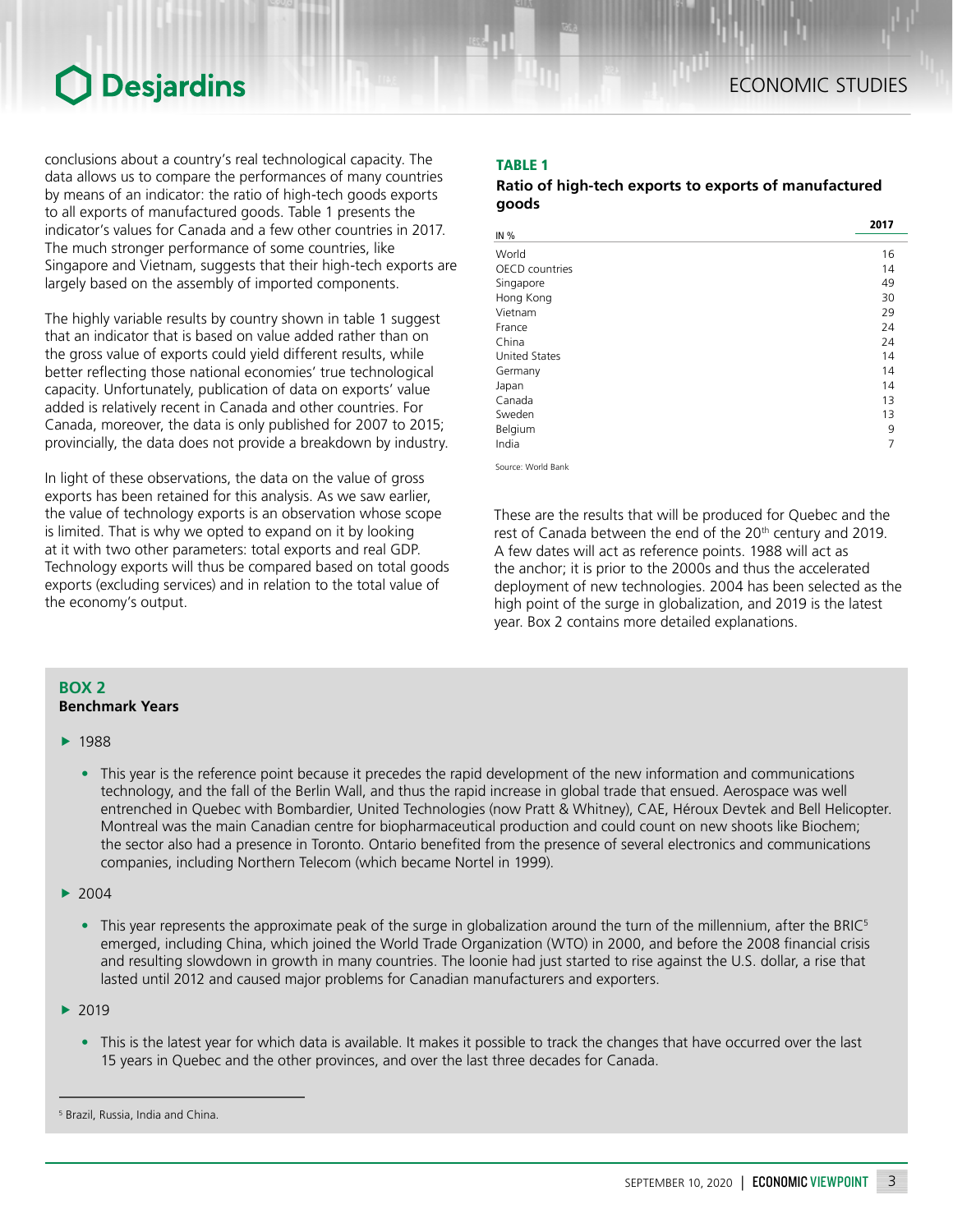# **Desjardins**

We had to deal with methods for recording technology exports that varied over the period of time considered (1988 to 2019). Three broad "generic" categories were formed in order to be able to make comparisons: electronics, aerospace and healthcare. Box 3 sets out the details on each category.

#### **Canada's Exports of High-Tech Goods**

Table 2 shows Canada's high-tech goods exports in 1988, 2004 and 2019. Note that these exports' share of GDP has increased, rising from 1.8% to 2.2% from 1988 to 2019. The relative weight of high-tech goods exports in overall exports has also risen, but the growth primarily materialized between 2004 and 2019. Lastly, the high-tech share of Canadian exports went from 6.8% to 8.4% over the last 30 years. In short, these two indicators show that the relative importance of Canada's high-tech exports increased by about one quarter from 1988 to 2019.

#### TABLE 2

### *Exports of high-technology goods in Canada*

| 1988  | 2004    | 2019    |
|-------|---------|---------|
|       |         |         |
| 111   | 276     | 49.8    |
| 162.8 | 4354    | 592.6   |
| 626.9 | 1.241.1 | 2,303.9 |
| 6.8   | 6.3     | 8.4     |
| 1.8   | 22      | 22      |
|       |         |         |

Sources: Statistics Canada and Desjardins, Economic Studies

#### **BOX 3**

#### **Breakdown of Three Broad Categories of Technological Exports**

- $\blacktriangleright$  Electronics
	- Devices and components for computing, telecommunications, instrumentation and consumer goods
- $\blacktriangleright$  Aerospace
	- Aircraft (airplanes and helicopters), aircraft engines and other equipment and parts for air navigation
- $\blacktriangleright$  Healthcare
	- Pharmaceutical products and medical instruments and equipment

Sources : Statistics Canada and Desjardins, Economic Studies

Table 3 reveals major changes in the relative importance of three broad technology sectors in Canada over the last 30 years. During this period, the share of aerospace goods in high-tech exports rose from 26.0% in 1988 to 42.5% in 2019, putting them in first place. Conversely, electronics, which had ranked first in 1988, fell to the third place in 2019; their share in the total dropped from 71.6% to 28.2%. The plunge is no doubt largely due to the problems at Nortel and Blackberry,<sup>6</sup> and competition from Asia. The biggest change over the period, however, is the change in healthcare goods, which made a prodigious leap that took them from 2.3% to 29.3% of total high-tech exports, putting them in a position comparable to electronics.

### TABLE 3

### *Distribution of Canada's high-technology goods exports by sector*

| 1988  | 2004  | 2019  |
|-------|-------|-------|
|       |       |       |
| 71.6  | 47.3  | 28.2  |
| 26.0  | 36.2  | 42.5  |
| 2.3   | 16.5  | 29.3  |
| 100.0 | 100.0 | 100.0 |
|       |       |       |

Sources: Statistics Canada, Databank of Official Statistics on Québec and Desjardins, Economic Studies

#### **Exports of High-Tech Goods from Quebec and the Rest of Canada**

Quebec's exports of high-tech goods stood at \$20.3B in 2019 (table 5 on page 5). They represented just over one fifth (21.7%) of all Quebec exports, a substantial gain from the 15.8% recorded in 2004 (table 4). The ratio between the value of Quebec's high-tech exports and GDP posted a more modest increase between these two years, going from 4.2% to 4.4%.

#### TABLE 4

#### *High-technology goods exports by Quebec and the rest of Canada in 2004*

|                              | <b>QUEBEC</b> | <b>ROC</b> | QUEBEC/ROC |
|------------------------------|---------------|------------|------------|
|                              | \$B           | \$B        | %          |
| High-technology exports (HT) | 10.7          | 16.9       | 63.6       |
| Total exports of goods (X)   | 67.6          | 367.8      | 18.4       |
| HT/X (%)                     | 15.8          | 4.6        |            |
| GDP                          | 252.0         | 989.2      | 255        |
| HT/GDP (%)                   | 4.2           | 17         |            |

ROC: Rest of Canada

Sources: Statistics Canada, Databank of Official Statistics on Québec and Desjardins, Economic Studies

<sup>6</sup> The flagship product of Research in Motion.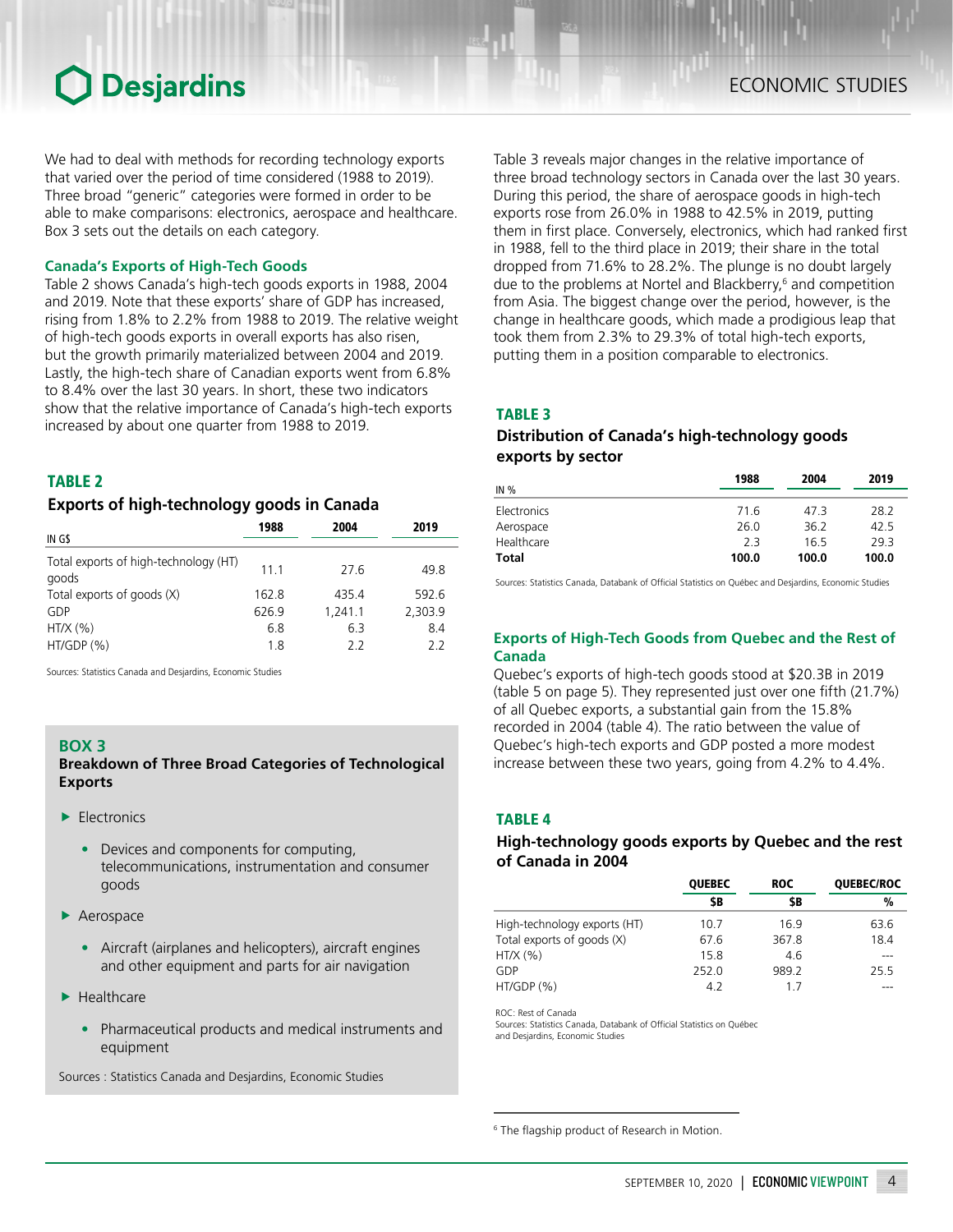#### TABLE 5

*High-technology goods exports by Quebec and the rest of Canada in 2019*

|                              | <b>QUEBEC</b> | <b>ROC</b> | QUEBEC/ROC |
|------------------------------|---------------|------------|------------|
|                              | \$B           | \$B        | %          |
| High-technology exports (HT) | 20.3          | 29.5       | 68.8       |
| Total exports of goods (X)   | 93.5          | 499.1      | 18.7       |
| HT/X (%)                     | 217           | 59         |            |
| GDP                          | 458.7         | 1,845.2    | 249        |
| HT/GDP (%)                   | 44            | 1.6        |            |

ROC: Rest of Canada

Sources: Statistics Canada, Databank of Official Statistics on Québec

and Desjardins, Economic Studies

Quebec's performance on the high-tech share of exports is much better than the rest of Canada. In both 2019 and 2004, Quebec exports represent about two thirds of those of the other provinces, whereas the GDP ratio is only one quarter. Similarly, high-tech goods only represent 5.9% of total exports from the rest of Canada in 2019 (4.6% in 2004), much less than Quebec's 21.7% (15.8% in 2004). Comparing the ratio between high-tech exports and GDP yields the same findings. Lastly, in Quebec as in the rest of Canada, the relative importance of high-tech exports in total exports increased between 2004 and 2019, but the increase was bigger in Quebec. In both cases, the ratio of high-tech exports to GDP has not changed much between the two years.

The appendix (tables A and B on page 7) sets out the detailed breakdown of high-tech exports according to product category for 2004 and 2019. Tables 6 and 7 were developed by grouping these categories according to the three broad tech sectors selected earlier. Extraordinarily, the data available for 2004 included numbers for all global exports. This makes it possible to see how Quebec's economy stood out from the rest of the world in terms of high-tech exports, particularly in aerospace.

#### TABLE 6

#### *Sector breakdown of high-technology goods exports in 2004*

| IN %                 | <b>OUEBEC</b>  | <b>ROC</b> | <b>WORLD</b> |
|----------------------|----------------|------------|--------------|
| Aerospace            | 68.0           | 16.1       | 10.2         |
| Electronics          | 24.9           | 61.4       | 58.3         |
| Healthcare           | 7 <sub>1</sub> | 22.5       | 31.5         |
| <b>Total exports</b> | 100.0          | 100.0      | 100.0        |

ROC: Rest of Canada

Sources: Statistics Canada, Databank of Official Statistics on Québec and Desjardins, Economic Studies

#### TABLE 7

#### *Sector breakdown of high-technology goods exports in 2019*

| IN %                 | <b>QUEBEC</b> | <b>ROC</b> |
|----------------------|---------------|------------|
| Aerospace            | 67.9          | 24.8       |
| Electronics          | 18.7          | 34.8       |
| Healthcare           | 13.4          | 40.4       |
| <b>Total exports</b> | 100.0         | 100.0      |

ROC: Rest of Canada

Sources: Statistics Canada, Databank of Official Statistics on Québec and Desjardins, Economic Studies

An initial observation is that aerospace clearly dominated Quebec's exports of high-tech goods. In 2019, this sector accounted for 67.9% of Quebec's exports of high-tech products. Electronics (18.7%) and healthcare products (13.4%) were well behind. The main changes that occurred between 2004 and 2019 were an increase in the healthcare sector's share (from 7.1% to 13.4%) and a decline by electronics (24.9% to 18.7%).

The distribution of high-tech exports is more balanced in the rest of Canada. For example, in 2019, the three broad sectors' respective shares ranged from 24.8% to 40.4%, much less dispersion than in Quebec (from 13.4% to 67.9%). Between 2004 and 2019, aerospace increased its relative share of high-tech goods exports (from 16.1% to 24.8%) while, as in Quebec, electronics lost importance (from 61.4% to 34.8%) to the benefit of Asian countries, in particular. The biggest gain was recorded by the healthcare products sector in Canada; its share increased from 22.5% to 40.4% and it now leads the high-tech goods export sectors.

Table 6 shows that, in 2004, the distribution of Quebec high-tech exports diverged substantially from that of total global exports of the same goods. Proportionally speaking, exports of aerospace products were in fact seven times higher in Quebec than they were elsewhere in the world. Divergences from the structure of global exports were much smaller in the rest of Canada.

#### **Main Destination Countries**

Each year, the MEI publishes data on Quebec's main export products and their primary destination countries. The data provides a good snapshot of the destination countries for Quebec's exports in the aerospace sector, i.e. products in the following categories for 2018:

- $\triangleright$  Airplanes, helicopters and other aircraft or spacecraft (\$7.7B in exports)
- $\blacktriangleright$  Turbo-jets, turbo-propellers and other gas turbines (\$5.1B)
- $\blacktriangleright$  Flight simulators and parts thereof (\$1.1B)
- $\blacktriangleright$  Airplane, helicopter and other aircraft parts (\$0.9B)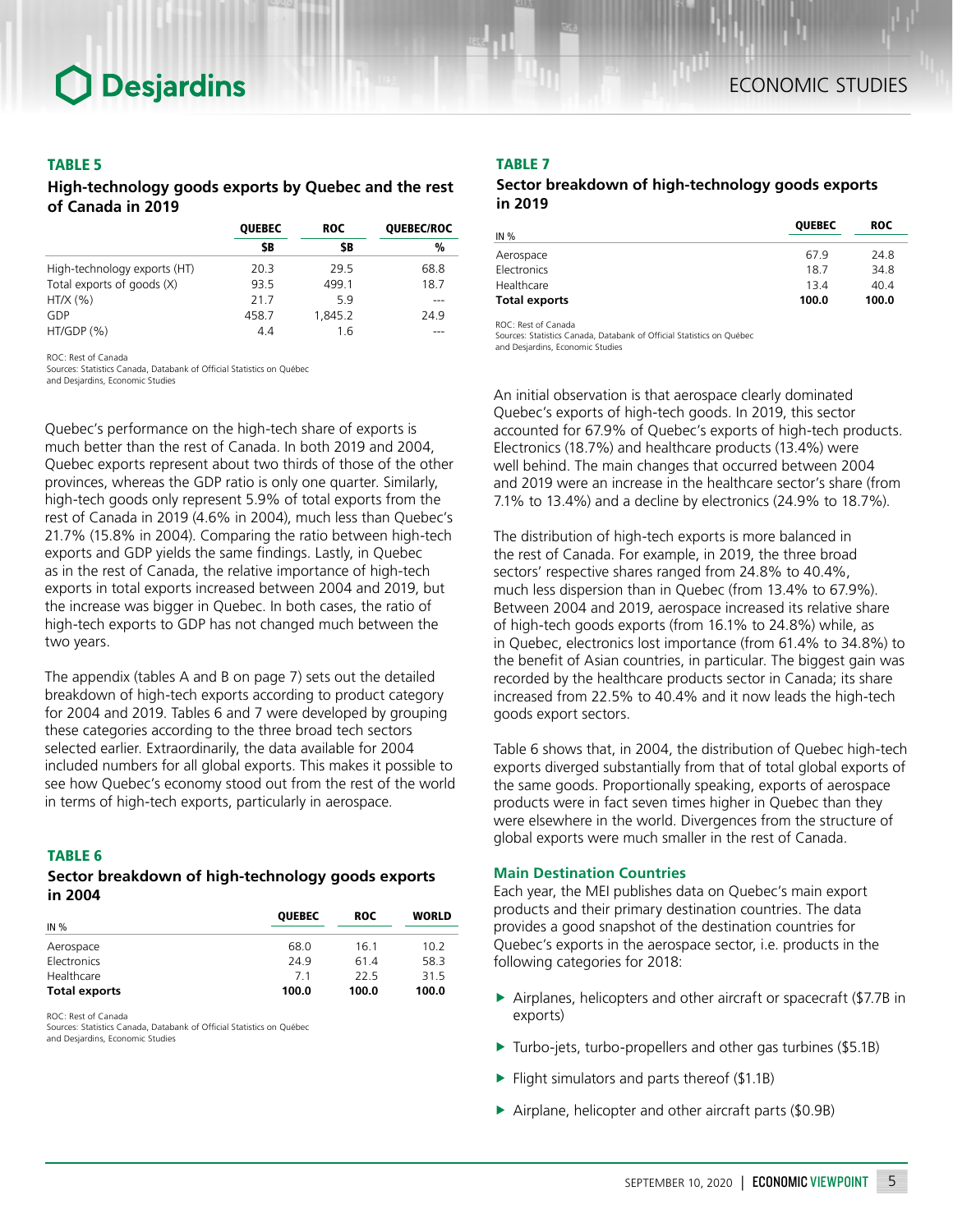# **Desjardins**

Table 8 shows the breakdown of exports by destination country for 2018, the latest year for which the information has been published. However, it only covers \$13.1B of these exports' total of \$14.9B. The difference stems from the fact that the data published by the MEI only covers the main products exported. Despite this shortcoming, table 8 demonstrates that the United States is clearly the main destination for products from the aerospace sector.

### TABLE 8

### *Quebec exports of aerospace products by destination country in 2018*

|                      | \$B  | %     |
|----------------------|------|-------|
| <b>DESTINATION</b>   |      |       |
| <b>United States</b> | 6.9  | 46.3  |
| European Union       | 3.3  | 22.1  |
| Asia                 | 1.6  | 10.7  |
| Latin America        | 0.5  | 3.4   |
| Middle East          | 0.5  | 3.4   |
| Africa               | 0.1  | 0.7   |
| Oceania              | 0.2  | 1.3   |
| Unspecified          | 1.8  | 12.1  |
| <b>Total</b>         | 14.9 | 100.0 |

Sources: Statistics Canada, Databank of Official Statistics on Québec and Desjardins, Economic Studies

The sources available do not make it possible to get similar data for the other high-technology goods exported.

#### **In Light of These Observations…**

Based on the analysis above, we drew the following conclusions:

- $\triangleright$  Quebec's performance in the area of high technology in goods exports seems to be much stronger than the rest of Canada for 2004 to 2019.
- $\blacktriangleright$  For Quebec and the rest of the provinces, the relative weight of high-tech exports in total exports increased between 2004 and 2019, but the increase was sharper in Quebec.
- $\blacktriangleright$  In Quebec, aerospace clearly dominates high-tech goods exports.
- $\blacktriangleright$  Exports of high-tech goods are more evenly distributed in the rest of Canada.
- $\blacktriangleright$  The United States is the main destination for products from aerospace sector, and for all Quebec exports.

#### **Other Avenues to Explore**

The analysis of the technology content of exports could be done differently. The OECD's technology intensity methodology, mentioned on page 2, could be applied. However, it would be a time-consuming, meticulous job. We could also expand the

study to activities other than manufacturing, such as exportable services that employ highly skilled workers or offer innovative, distinctive products. Note that the export of services is especially interesting because it adds more value than do exports of material goods.

For now, the work on the technology intensity of exports is relatively recent and imprecise, which does not allow for a very in-depth historical analysis. The available data indicates an increase in high-tech goods' share of total Quebec exports since 2004.

We saw that, over the last few decades, in Canada, aerospace and healthcare products have taken over from electronics. In Quebec, high-tech exports are mainly concentrated in aerospace. This sector includes about 200 businesses in Quebec, including 4 major prime contractors associated with the large global builders. The pace of output is tied to the global market's output. Quebec has a skilled workforce. The Greater Montreal area, where much of Quebec's industry is concentrated, remains a major hub and production centre for North America. Insofar as global demand for all types of aerospace products holds up, the exceptional situation caused by the coronovirus notwithstanding, exports of aerospace products should remain high and continue to colour the Quebec picture of high-tech exports in the years to come.

Other opportunities to export high technology seem to be shaping up. This is the case, in particular, for services. The global trade in services that rely on expertise, knowledge and creativity is increasing. For Quebec to carve out its space without necessarily abandoning goods production, we will have to increase the R&D effort and ensure it results in patents and commercial innovations. The science and technical professions must also be appealing to young people. Quebec needs graduates who are experienced with the new technologies. Quebec's future as a high-tech exporter is not the sole prerogative of goods production. On the service side, a lot remains to be showcased and exported.